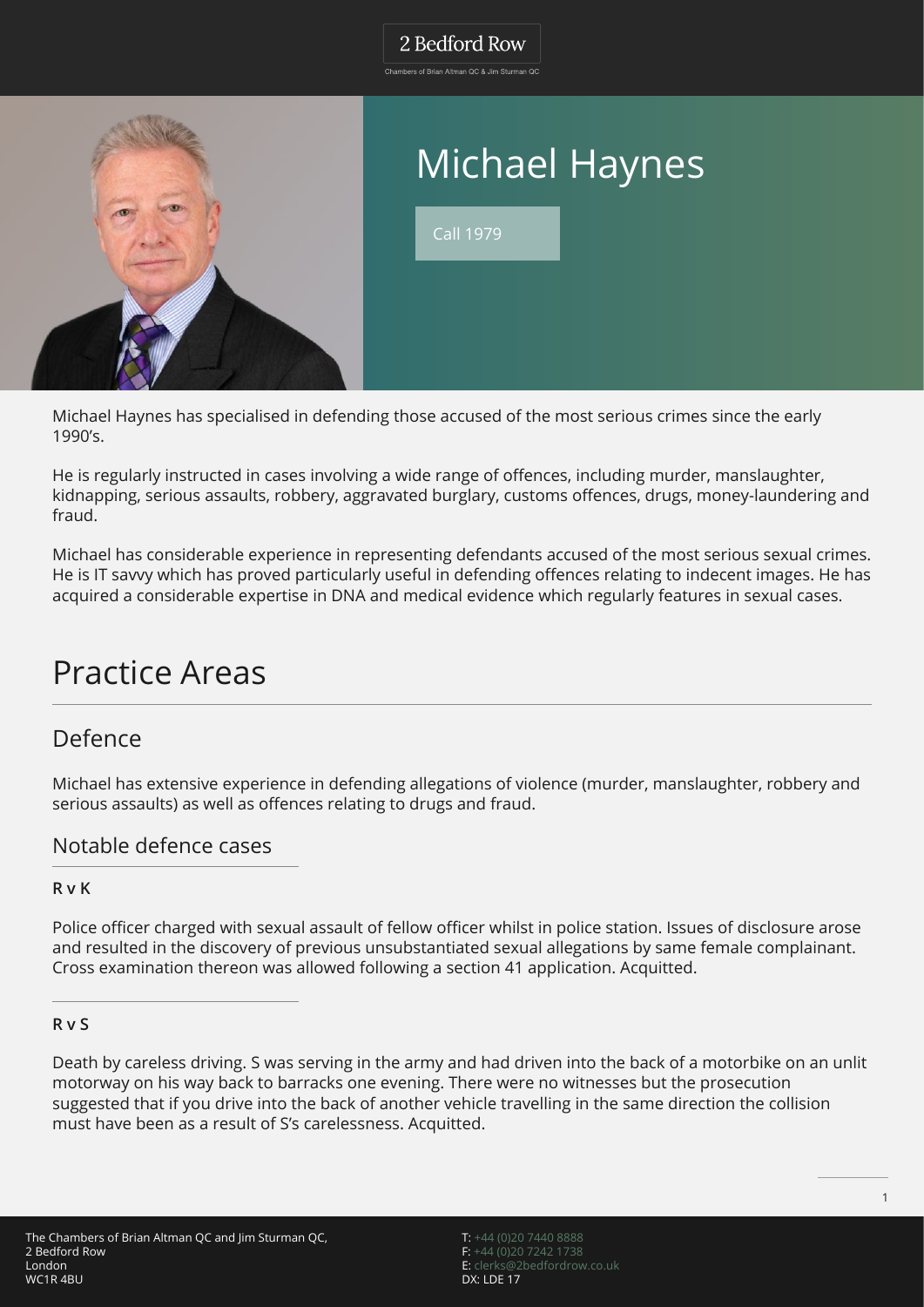### **R v S**

S accused of raping a 11 year old girl back in the 1980's. The complainant didn't come forward until 2018 although she had told a number of people over the last 30 years. Various potential witnesses were no longer alive. There were issues of admissibility about some of the prosecution evidence but it was not possible to argue that the delay of nearly 40 years meant the prosecution was an abuse of process. S was acquitted.

### **R v H**

H was charged with conspiracy to kidnap / falsely imprison / blackmail / administering poisonous substance. H was alleged to be an organiser and taking part in the kidnap, assault, detention, drugging and blackmail of a foreign national (X) who, the P suggested, had failed to pay a debt arising from previous joint criminal activity with H and/or his associates. X was assaulted and hooded and moved between premises before armed police rescued him. The trial was eventually stopped after cross examination of X had been completed and it was then discovered that the circumstances surrounding the surveillance evidence of the police had not been fully disclosed. After a week of further investigations by the prosecution and legal argument, the prosecution agreed to drop all charges and all defendants were acquitted.

### **R v C**

Long-term fraudulent trading, fraud by misrepresentation, aggressive trading and money laundering; the total loss involved said to be about £100,000 with numerous victims with £1m being 'laundered'. C, who was an undischarged bankrupt, was jointly charged with his wife who had 'fronted' the company. After obtaining our own expert's report and lengthy negotiations with the prosecution, they accepted the loss was less than £30,000 and did not pursue C for having a 'criminal lifestyle', despite the fact that both the plea to the money laundering and the period over which the 'frauds' were committed made such a finding automatic. The prosecution agreed to drop the charges against C's wife.

### **R v A**

Grievous bodily harm to another inmate in prison by stabbing him with home-made knife. Defence was that A had been targeted by a religious group of prisoners and was acting in self-defence throughout. Crown agreed to drop charges in relation to use and possession of knife and A received a concurrent sentence for a minor public order offence.

### **R v H**

H charged with prison mutiny and criminal damage when a prison wing was taken over and wrecked by around 20 inmates. The trials were split into manageable sizes and H appeared in a trial of 6 defendants. 5 of the 6 defendants (including H) were running a defence of duress as all were caught by the CCTV cameras causing damage before the cameras were destroyed. H was the only defendant acquitted of all charges.

**R v W**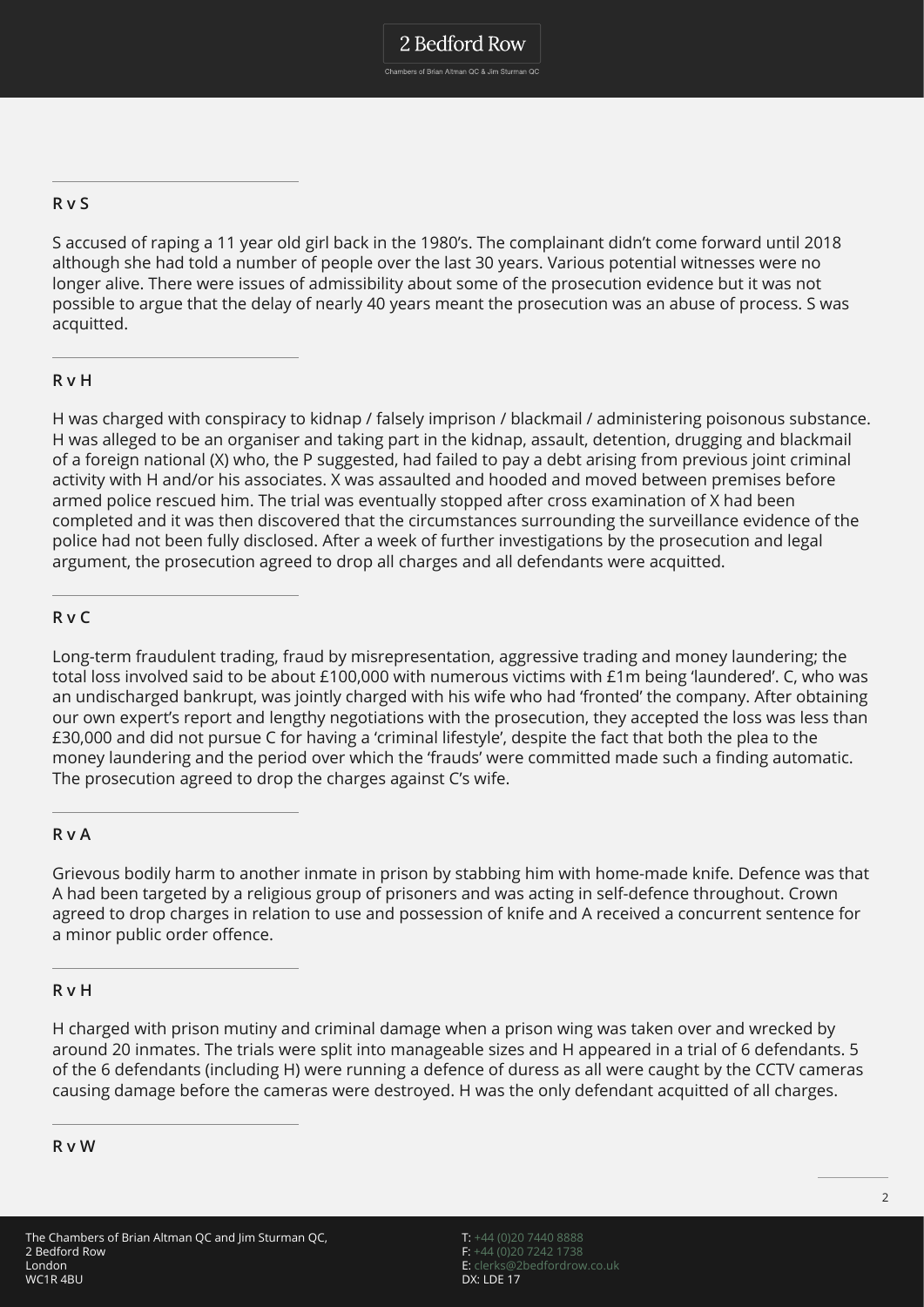### 2 Bedford Row

Chambers of Brian Altman QC & Jim Sturman QC

Privately instructed to represent a professional rugby player accused of raping the complainant (C) at his own address in the company of a male friend. C had been drinking to excess and denied she would have ever consented to a 3-some. Acquitted within 1 hour.

### **R v B**

Charges of kidnapping with intent to commit a sexual offence. The Crown were persuaded to offer no evidence and B acquitted.

### **R v J**

Historical allegations of numerous rapes against his nephew when a young child. The jury in the first trial were unable to reach verdicts and the Crown then agreed not to proceed to a re-trial and offered no evidence.

### **R v K**

63 year old accused of a section 18 wounding with intent by entering the V's house and using a knife to wound him. Negotiated lesser charges with the prosecution and K received a non-custodial sentence.

### **R v H**

Historical allegation of rape whilst H and the complainant (C) were at university together. C had consumed a great deal of alcohol and denied that she had consented to the sexual activity that night. Acquitted within 1 hour.

### **R v C**

Charged with possession of indecent images of his daughter and other females. Successfully argued that the Crown could not prove they were indecent and/or could not prove that the other females were underage. Acquitted of all charges.

### **R v FK**

Privately instructed to represent FK, who was a doctor accused of sexually touching a neighbour's child. Whilst the assault was of a relatively minor character, a conviction would have had serious consequences in relation to his career. Acquitted of all charges.

### **R v L**

Privately instructed for a case of historical allegations of digital and oral penetration of a partner's child. He was also accused of having possession and distributing thousands of indecent images. Successful argument resulted in the indecent images being severed from the trial alleging the sexual assaults. After DL was acquitted of the sexual assault allegations, the Crown agreed to offer no evidence in relation to the image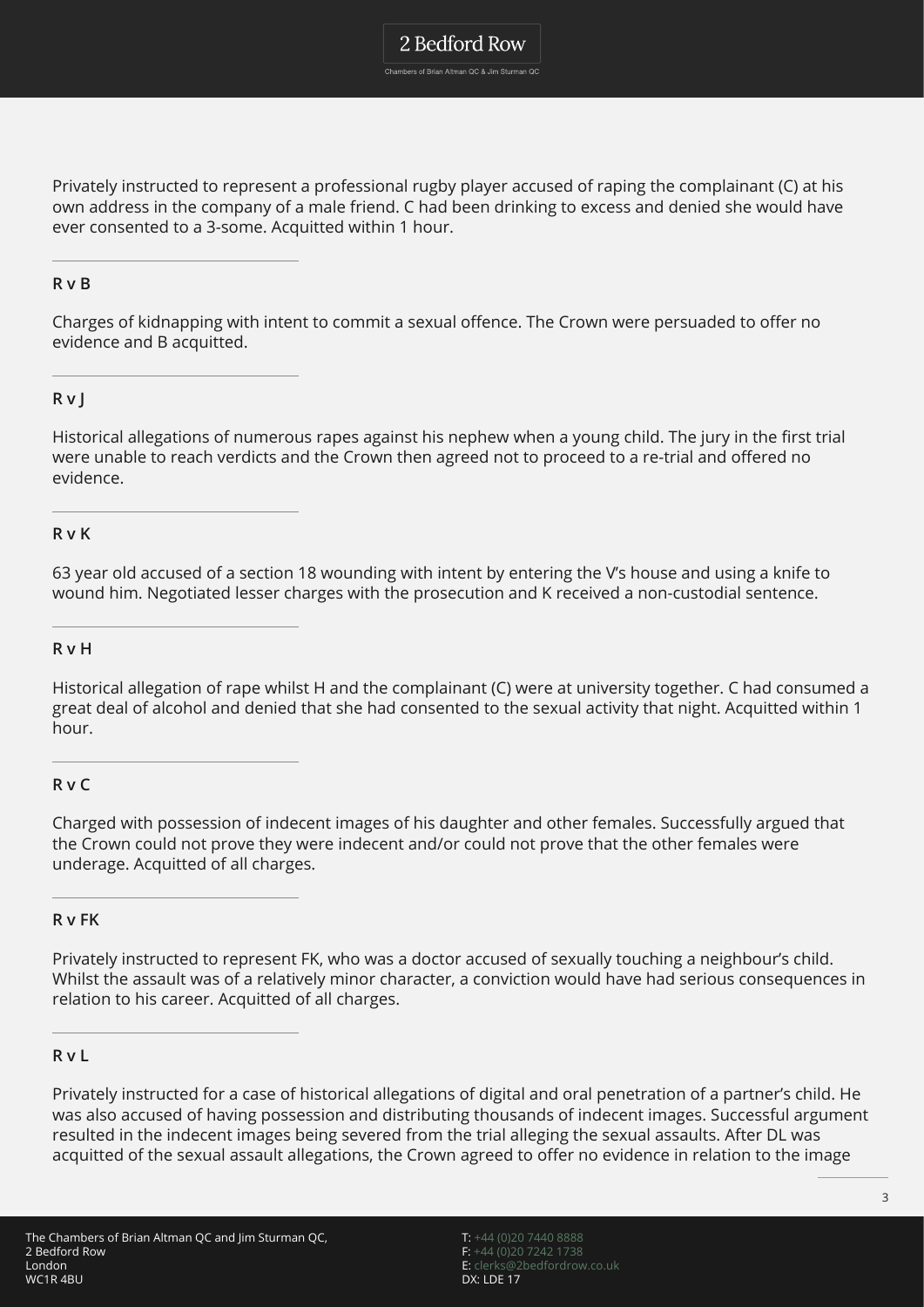counts and so he was acquitted of all charges.

### **R v JP**

Juvenile accused of sexually touching a 16 year old girl who was unable to consent due to her mental incapacity. Very difficult cross-examination of the complainant who had mental health issues, the case being more difficult to conduct as there was no jury. Acquitted.

2 Bedford Row Chambers of Brian Altman QC & Jim Sturman QC

### **R v OR**

Charged with rape of complainant (C) after they had met for the first time one evening when both were drunk. After being invited back to her flat, with other friends of C also being in the flat, OR had sex with C but after OR left, she complained to her friends it had been rape. Acquitted.

### **R v SE**

D charged with historical sexual assaults on his niece and her half-sister 20 years ago. SE had mental health problems in that he had an exceptionally low IQ. He denied ever touching the children. Acquitted of all charges against both complainants.

### **R v V**

Charged with s 18 gbh and child cruelty offences on his 6-week-old child causing broken ribs on 2 occasions, eye injuries following suggested strangulation and finally a serious assault to the child's head resulting in the child suffering permanent brain damage. His Co-D partner (X) was separately represented and jointly charged. Unusually, family law proceedings had already been finalised and V had been found responsible for causing the brain injuries by the family court judge. Despite this finding, the jury acquitted V of all charges and reversed the family judge's findings by finding it was X who was responsible for all of the assaults on their child.

### **R v C**

The allegations related to alleged long-term fraudulent trading, fraud by misrepresentation, aggressive trading and money laundering; the total loss involved was originally said to be about £100,000 with numerous victims with £1m being 'laundered'. C, who was an undischarged bankrupt, was jointly charged with his wife who had 'fronted' the company. After obtaining our own expert's report and lengthy negotiations with the prosecution, they accepted the loss was less than £30,000 and did not pursue C for having a 'criminal lifestyle', despite the fact that both the plea to the money laundering and the period over which the 'frauds' were committed made such a finding automatic. The prosecution agreed to drop the charges against C's wife.

Serious Sexual Offences

T: [+44 \(0\)20 7440 8888](#page--1-0) F: [+44 \(0\)20 7242 1738](#page--1-0) E: [clerks@2bedfordrow.co.uk](mailto:clerks@2bedfordrow.co.uk) DX: LDE 17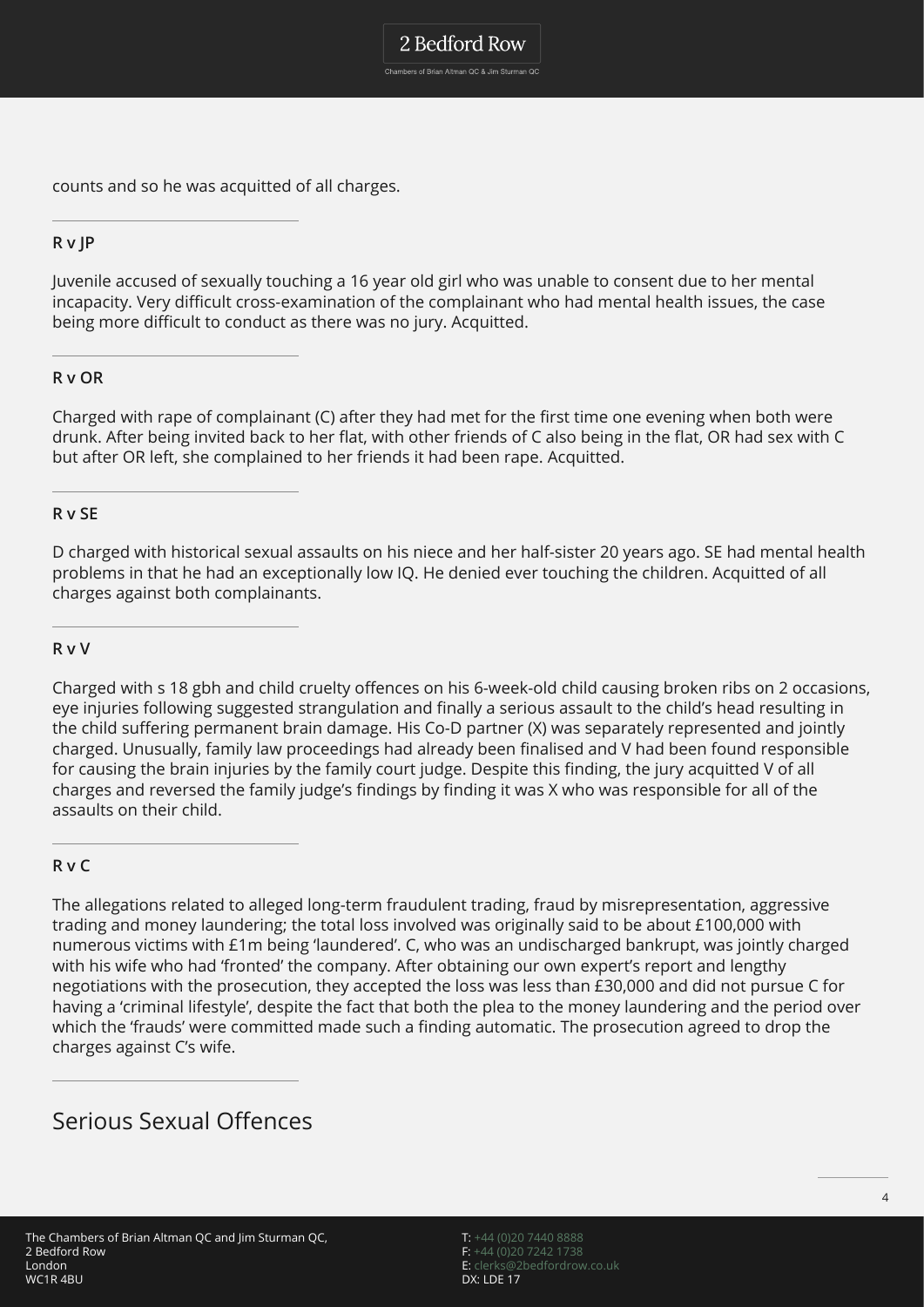For the last 25 years Michael has specialised in defending those accused of serious sexual crimes. He is often privately instructed to defend such cases all over the country. This area of law has become vastly complex with numerous complainants coming forward with allegations of sexual assaults dating from many years ago. The dramatic change in attitude, from both complainants and juries, seems to have followed the Savile case.

Michael has vast experience in defending historical sexual offences and has a reputation for succinctly and effectively cross-examining both children and adults in sexual cases.

He has acquired a deep knowledge of all related areas enabling him to deal with medical and DNA experts.

He has dealt with numerous cases where 'abuse of process' has been argued, particularly relevant where potential defence evidence is no longer available due to the passage of time and is very experienced in section 41 applications, namely applying to introduce a complainant's relevant sexual history.

He has dealt with many cases where complainants claim to have the ability to recall events from when they are as young as 3 years of age.

In addition, his extensive knowledge of IT matters and the dark web enables him to expose any weaknesses in computer experts' evidence covering indecent images.

### Notable serious sexual offences cases

### **R v K**

Police officer charged with sexual assault of fellow officer whilst in police station. Issues of disclosure arose and resulted in the discovery of previous unsubstantiated sexual allegations by same female complainant. Cross examination thereon was allowed following a section 41 application. Acquitted.

### **R v S**

S accused of raping a 11 year old girl back in the 1980's. The complainant didn't come forward until 2018 although she had told a number of people over the last 30 years. Various potential witnesses were no longer alive. There were issues of admissibility about some of the prosecution evidence but it was not possible to argue that the delay of nearly 40 years meant the prosecution was an abuse of process. S was acquitted.

### **R v S**

Terminally ill man of 80 charged with 19 counts of sexual assaults and rapes against 2 step-daughters dating back to the 1980's. H was too ill to attend court and therefore the whole trial was conducted via Skype with H giving evidence from home. The jury were unable to agree verdicts in relation to all charges against X1 and all charges of rape against X2 and therefore the Crown did not proceed with those allegations.

**R v H**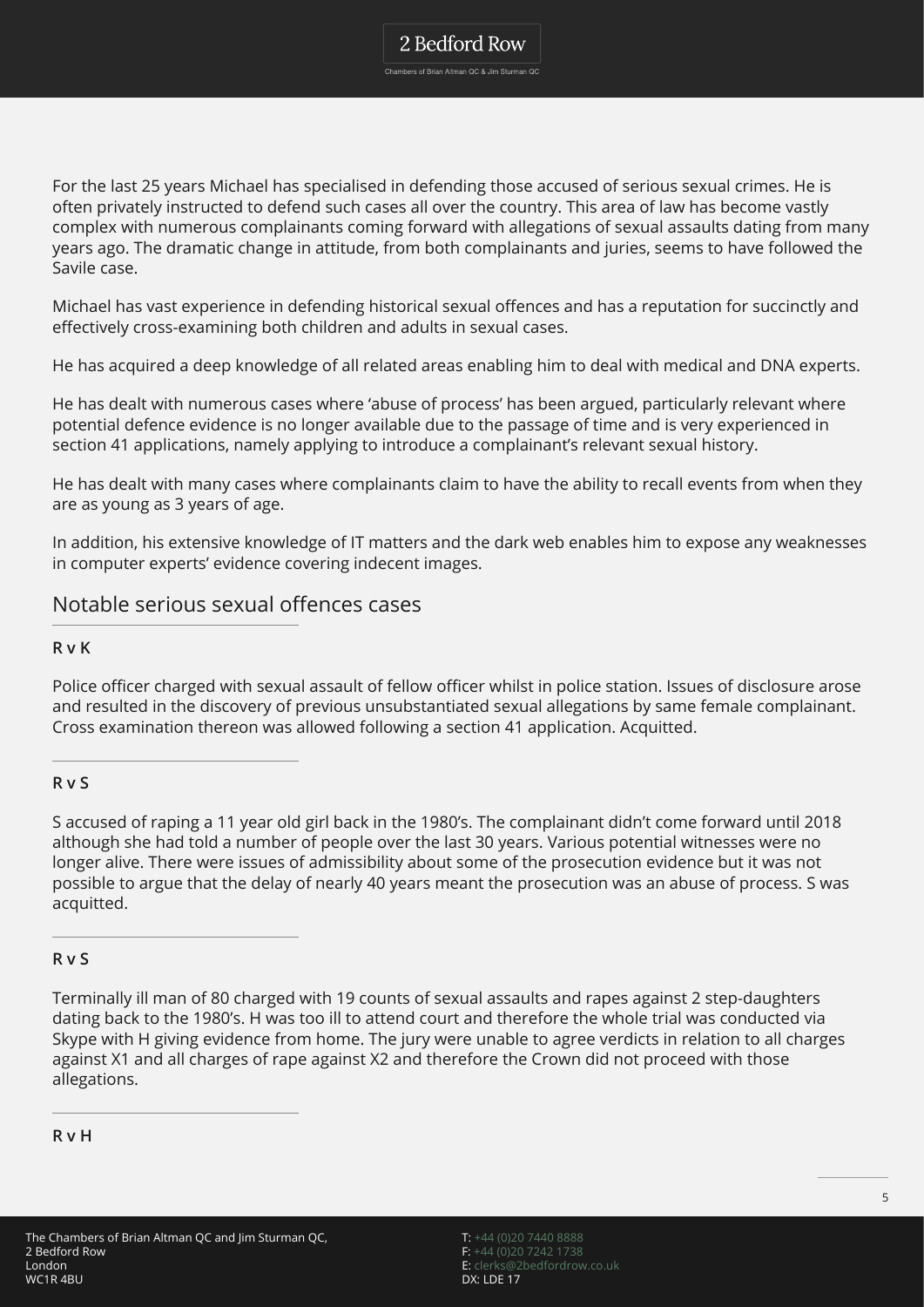Chambers of Brian Altman QC & Jim Sturman QC

H charged with sexual assaults and/or of raping 6 women. He had to plead guilty to underage sex with one of complainants as she was only 14 years of age. In addition, the prosecution had discovered material on his computer which included searches for 'forced sex' and 'teen rape' which the court ruled admissible in the trial. Despite these difficulties, the jury acquitted H of 10 of the counts, including all charges of rape against 2 of the complainants, and only convicted of 3 of the remaining counts in relation to 2 complainants.

### **R v P**

P charged with kidnap and rape of drunken woman by acting as good Samaritan and taking the daughter and her mother home but then driving off with the unconscious daughter in the back of his car and allegedly raping her.

### **R v A**

Retired GP accused of sexually assaulting family friend after taking her back to his house and plying her with alcohol. Found guilty but received a suspended sentence.

### **R v B**

Privately represented grandfather (B) jointly charged with his son of sexual assaults on his granddaughter (GD) in front of other family members. Defence was that GD had been put up to making false allegations by her step-mother to prevent B and his son having any access to GD. Jury acquitted of all charges.

### **R v McG**

Privately instructed to defend McG accused of rape/buggery of a stranger after meeting in a night club when both V and McG had been drinking. Issues included rebutting a suggestion that the V had been drugged by McG. McG was acquitted.

### **R v S**

High profile former government advisor for terrorism / race relations was accused of multiple allegations of rape and assault. Intensive defence preparation and research resulted in successfully persuading the P to offer no evidence and S was therefore acquitted of all charges.

### **R v H**

80 year old charged with historical rapes/buggeries and other sexual acts on 3 related victims over a 30 year period dating from the 1960's to 1990's when the victims were young children; one of the allegations was said to have occurred when the V was 3 years of age. Complex issues of law had to be considered as to how a court should approach old allegations where the offences were no longer on the statute book and sentencing guidelines had dramatically increased.

### **R v W**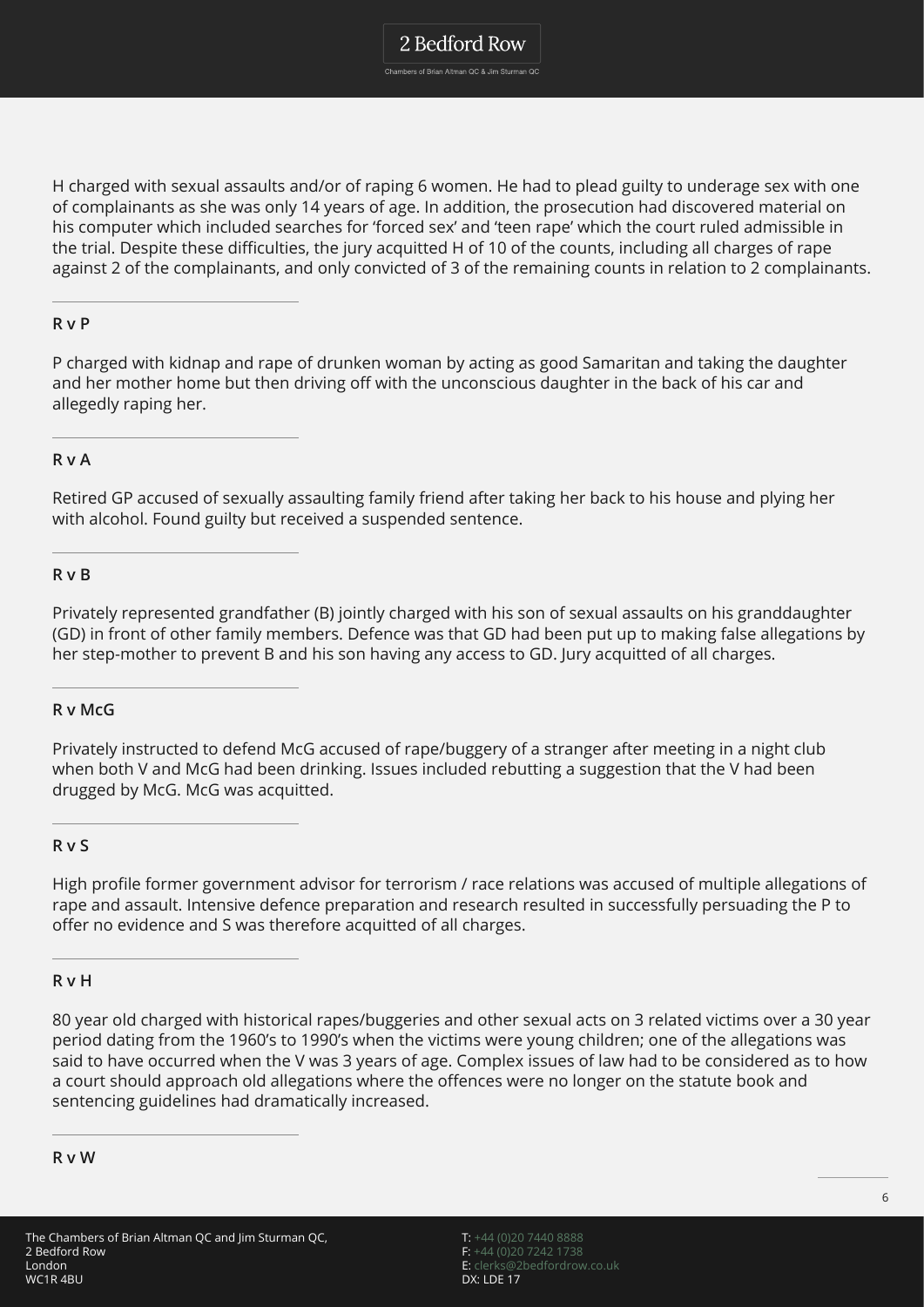Chambers of Brian Altman QC & Jim Sturman QC

Privately instructed to represent a professional rugby player accused of raping the complainant (C) at his own address in the company of a male friend. C had been drinking to excess and denied she would have ever consented to a 3-some. Acquitted within 1 hour.

### **R v D**

Historical attempted rape and various sexual assaults on a related child who had stayed overnight at D's home address on several occasions 20 years earlier. Allegations included possession of indecent images. The matters were originally tried together but after the Crown accepted the defence expert's evidence, D was acquitted of all image charges and a re-trial was ordered in relation to the sexual allegations.

### **R v W**

Historical allegations of rape and other sexual acts upon his sister and later of a child of his partner dating back to the 1970's.

#### **R v A**

Privately instructed to defend a teacher accused of historical allegations of sexually assaulting two former pupils a number of years apart. One of the complainant's had suffered from mental health issues making cross-examination difficult.

### **R v B**

Retired teacher accused of numerous historical allegations of sexually abusing (buggery, indecent assaults, cruelty) 19 former pupils at his school in the 1970's – 1980's.

#### **R v M**

M was accused by 2 former partners and one of their friends of numerous historical rapes over a number of years. The allegations included accusations that he had encouraged a friend to join him in committing a joint rape on 2 occasions. He was also accused of sexually abusing 3 of his partners' children to which M suggested there had been a conspiracy by his ex-partners to encourage the children to make false allegations. The defence included successfully arguing that the trial should be severed into separate trials for the allegations in relation to the children and then the adults. M was acquitted of all of the allegations in relation to the children.

#### **R v DM**

Difficult case where DM was accused of historical offences of rape and other sexual offences against 2 children when they were aged between 7 and 10 years. At the time the offences commenced M was only 10 years of age or possibly younger. There were therefore issues as to whether he was old enough to be criminally responsible for his acts.

T: [+44 \(0\)20 7440 8888](#page--1-0) F: [+44 \(0\)20 7242 1738](#page--1-0) E: [clerks@2bedfordrow.co.uk](mailto:clerks@2bedfordrow.co.uk) DX: LDE 17